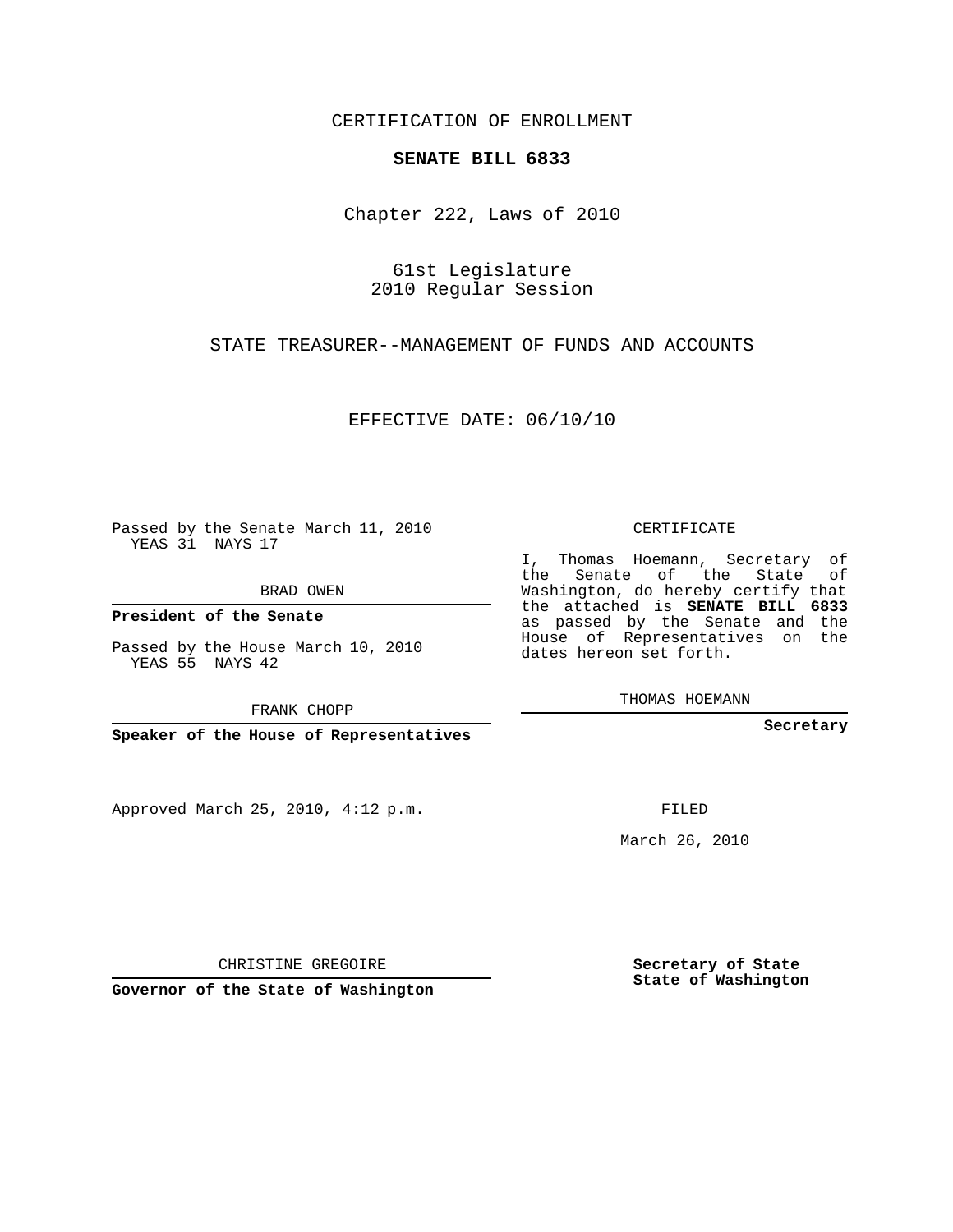# **SENATE BILL 6833** \_\_\_\_\_\_\_\_\_\_\_\_\_\_\_\_\_\_\_\_\_\_\_\_\_\_\_\_\_\_\_\_\_\_\_\_\_\_\_\_\_\_\_\_\_

\_\_\_\_\_\_\_\_\_\_\_\_\_\_\_\_\_\_\_\_\_\_\_\_\_\_\_\_\_\_\_\_\_\_\_\_\_\_\_\_\_\_\_\_\_

## AS AMENDED BY THE HOUSE

Passed Legislature - 2010 Regular Session

|  | State of Washington | 61st Legislature | 2010 Regular Session |  |
|--|---------------------|------------------|----------------------|--|
|  |                     |                  |                      |  |

**By** Senator Tom; by request of State Treasurer

Read first time 02/03/10. Referred to Committee on Ways & Means.

 AN ACT Relating to management of funds and accounts by the state treasurer; amending RCW 43.08.150, 43.08.190 and 43.79A.040; reenacting and amending RCW 43.84.092; adding a new section to chapter 43.79 RCW; and creating new sections.

5 BE IT ENACTED BY THE LEGISLATURE OF THE STATE OF WASHINGTON:

 NEW SECTION. **Sec. 1.** The legislature recognizes the significant financial benefits realized by the state through consolidated cash management activities. It is the intent of this act to encourage and, when financially advantageous, to expand those activities.

10 **Sec. 2.** RCW 43.08.150 and 2009 c 549 s 5045 are each amended to 11 read as follows:

12 As soon as possible after the close of each calendar month, the 13 state treasurer shall prepare a report as to the state of the general 14 fund and every other fund under his or her control itemized as to:

15 (1) The amount in the fund at the close of business at the end of 16 the preceding month;

17 (2) The amount of revenue deposited or transferred to the credit of 18 each fund during the current month;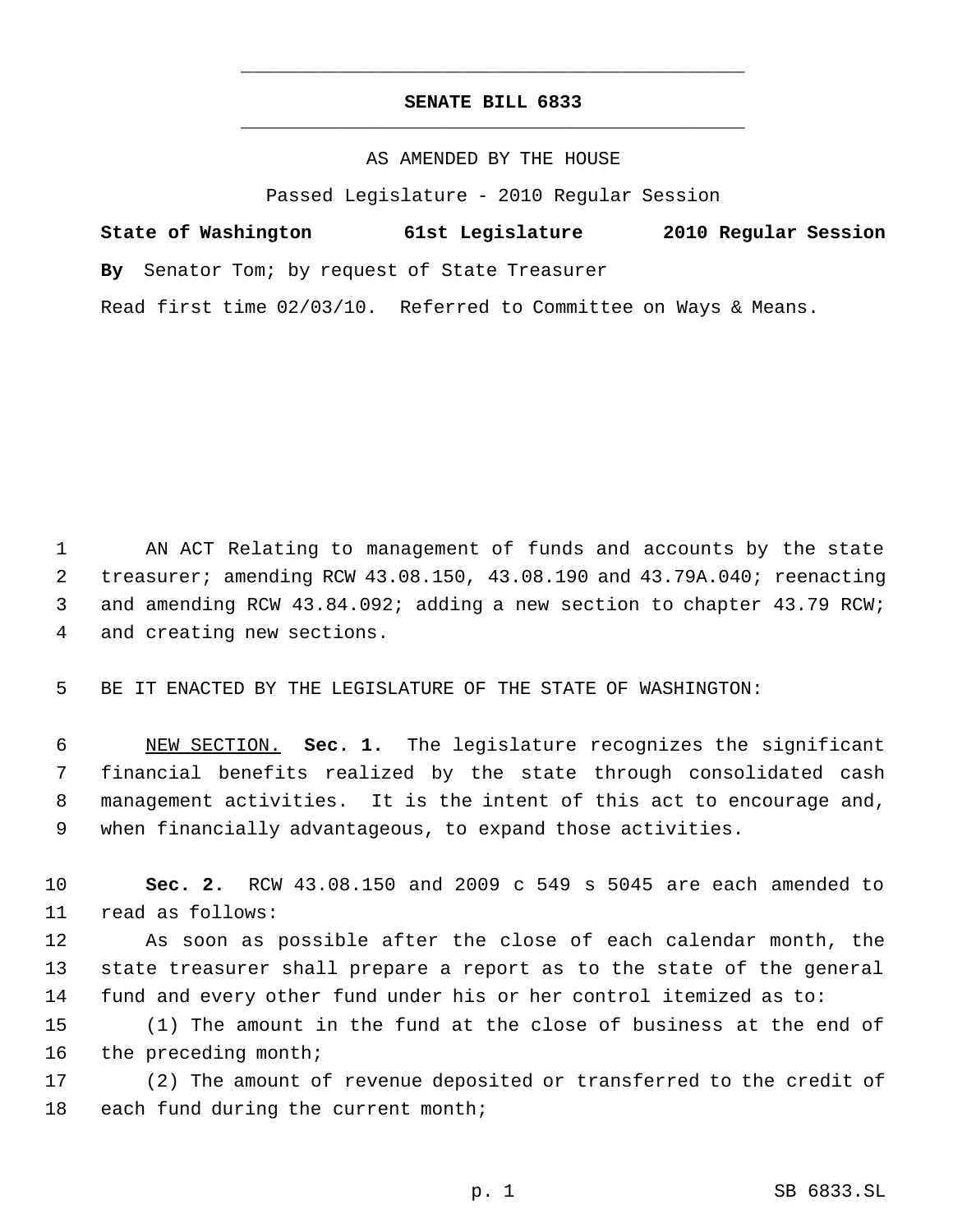(3) The amount of withdrawals or transfers from each fund during the current month; and

 (4) The amount on hand in each fund at the close of business at the end of the current month.

 One copy of each report shall be provided promptly to those 6 requesting them so long as the supply lasts. The report shall be posted on the official web site of the state treasurer. The report shall also include a graphical display of month end balances, for both 9 the current and previous fiscal year, for the general fund, total funds in the treasury, total funds in the treasurer's trust fund, and total 11 funds managed by the state treasurer.

 **Sec. 3.** RCW 43.08.190 and 2009 c 564 s 926 are each amended to read as follows:

 There is hereby created a fund within the state treasury to be known as the "state treasurer's service fund." Such fund shall be used solely for the payment of costs and expenses incurred in the operation and administration of the state treasurer's office.

 Moneys shall be allocated monthly and placed in the state treasurer's service fund equivalent to a maximum of one percent of the trust and treasury average daily cash balances from the earnings generated under the authority of RCW 43.79A.040 and 43.84.080 other than earnings generated from investment of balances in funds and 23 accounts specified in RCW 43.79A.040 (( $or$  43.84.092(4)))  $(4)(c)$ . The allocation shall precede the distribution of the remaining earnings as prescribed under RCW 43.79A.040 and 43.84.092. The state treasurer 26 shall establish a uniform allocation rate ((based on the appropriations 27 for the treasurer's office)) for all funds and accounts; except that 28 the state treasurer may negotiate a different allocation rate with any 29 state agency that has independent authority over funds not statutorily required to be held in the state treasury or in the custody of the state treasurer. In no event shall the rate be less than the actual 32 costs incurred by the state treasurer's office. If no rate is 33 separately negotiated, the default rate for any funds held shall be the 34 rate set for funds held pursuant to statute.

 During the 2009-2011 fiscal biennium, the legislature may transfer from the state treasurer's service fund to the state general fund such amounts as reflect the excess fund balance of the fund.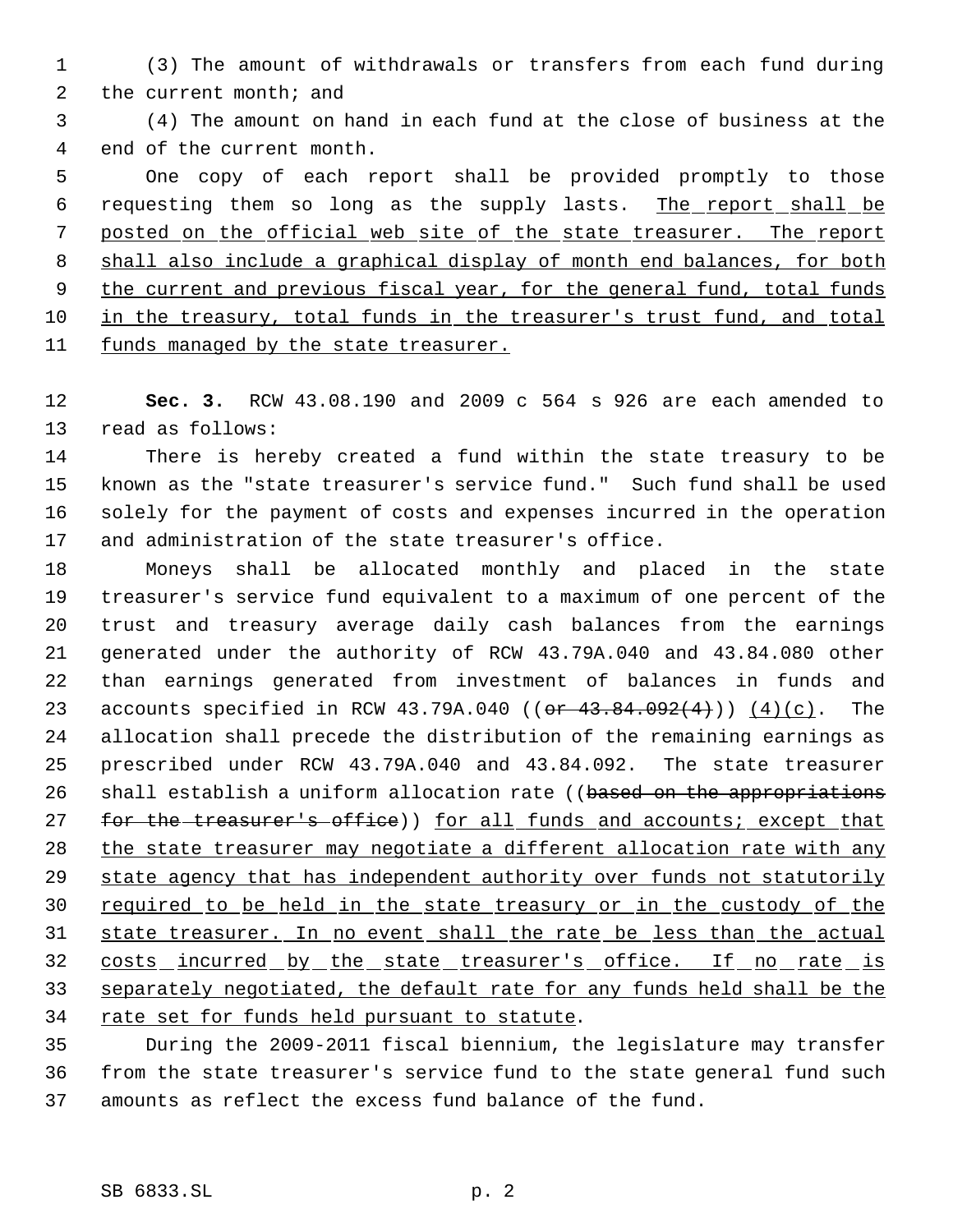**Sec. 4.** RCW 43.79A.040 and 2009 c 87 s 4 are each amended to read as follows:

 (1) Money in the treasurer's trust fund may be deposited, invested, and reinvested by the state treasurer in accordance with RCW 43.84.080 in the same manner and to the same extent as if the money were in the state treasury, and may be commingled with moneys in the state treasury for cash management and cash balance purposes.

 (2) All income received from investment of the treasurer's trust fund shall be set aside in an account in the treasury trust fund to be known as the investment income account.

 (3) The investment income account may be utilized for the payment of purchased banking services on behalf of treasurer's trust funds including, but not limited to, depository, safekeeping, and disbursement functions for the state treasurer or affected state agencies. The investment income account is subject in all respects to chapter 43.88 RCW, but no appropriation is required for payments to financial institutions. Payments shall occur prior to distribution of earnings set forth in subsection (4) of this section.

 (4)(a) Monthly, the state treasurer shall distribute the earnings credited to the investment income account to the state general fund 21 except under (b)  $((and))_+(c)_+$  and  $(d)$  of this subsection.

 (b) The following accounts and funds shall receive their proportionate share of earnings based upon each account's or fund's average daily balance for the period: The Washington promise scholarship account, the college savings program account, the Washington advanced college tuition payment program account, the agricultural local fund, the American Indian scholarship endowment fund, the foster care scholarship endowment fund, the foster care endowed scholarship trust fund, the students with dependents grant account, the basic health plan self-insurance reserve account, the contract harvesting revolving account, the Washington state combined fund drive account, the commemorative works account, the Washington international exchange scholarship endowment fund, the toll collection account, the developmental disabilities endowment trust fund, the energy account, the fair fund, the family leave insurance account, the food animal veterinarian conditional scholarship account, the fruit and vegetable inspection account, the future teachers conditional scholarship account, the game farm alternative account, the GET ready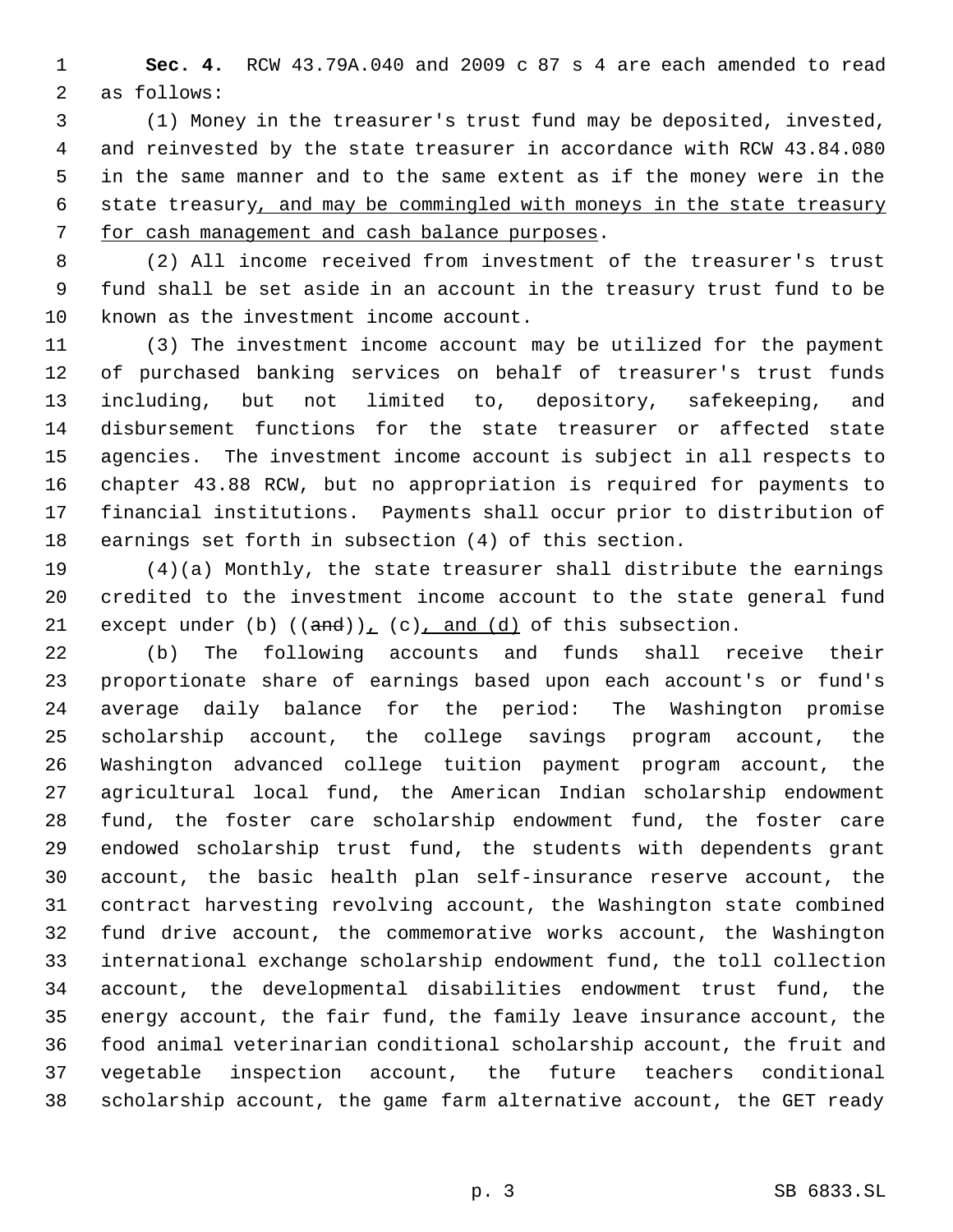for math and science scholarship account, the grain inspection revolving fund, the juvenile accountability incentive account, the law enforcement officers' and firefighters' plan 2 expense fund, the local tourism promotion account, the pilotage account, the produce railcar pool account, the regional transportation investment district account, the rural rehabilitation account, the stadium and exhibition center account, the youth athletic facility account, the self-insurance revolving fund, the sulfur dioxide abatement account, the children's trust fund, the Washington horse racing commission Washington bred owners' bonus fund and breeder awards account, the Washington horse racing commission class C purse fund account, the individual development account program account, the Washington horse racing commission operating account (earnings from the Washington horse racing commission operating account must be credited to the Washington horse racing commission class C purse fund account), the life sciences discovery fund, the Washington state heritage center account, the reduced cigarette ignition propensity account, and the reading 18 achievement account. ((However, the earnings to be distributed shall first be reduced by the allocation to the state treasurer's service 20 fund pursuant to RCW 43.08.190.)

 (c) The following accounts and funds shall receive eighty percent of their proportionate share of earnings based upon each account's or fund's average daily balance for the period: The advanced right-of-way revolving fund, the advanced environmental mitigation revolving account, the city and county advance right-of-way revolving fund, the federal narcotics asset forfeitures account, the high occupancy vehicle account, the local rail service assistance account, and the miscellaneous transportation programs account.

29 (d) Any state agency that has independent authority over accounts or funds not statutorily required to be held in the custody of the state treasurer that deposits funds into a fund or account in the 32 custody of the state treasurer pursuant to an agreement with the office 33 of the state treasurer shall receive its proportionate share of earnings based upon each account's or fund's average daily balance for the period.

 (5) In conformance with Article II, section 37 of the state Constitution, no trust accounts or funds shall be allocated earnings without the specific affirmative directive of this section.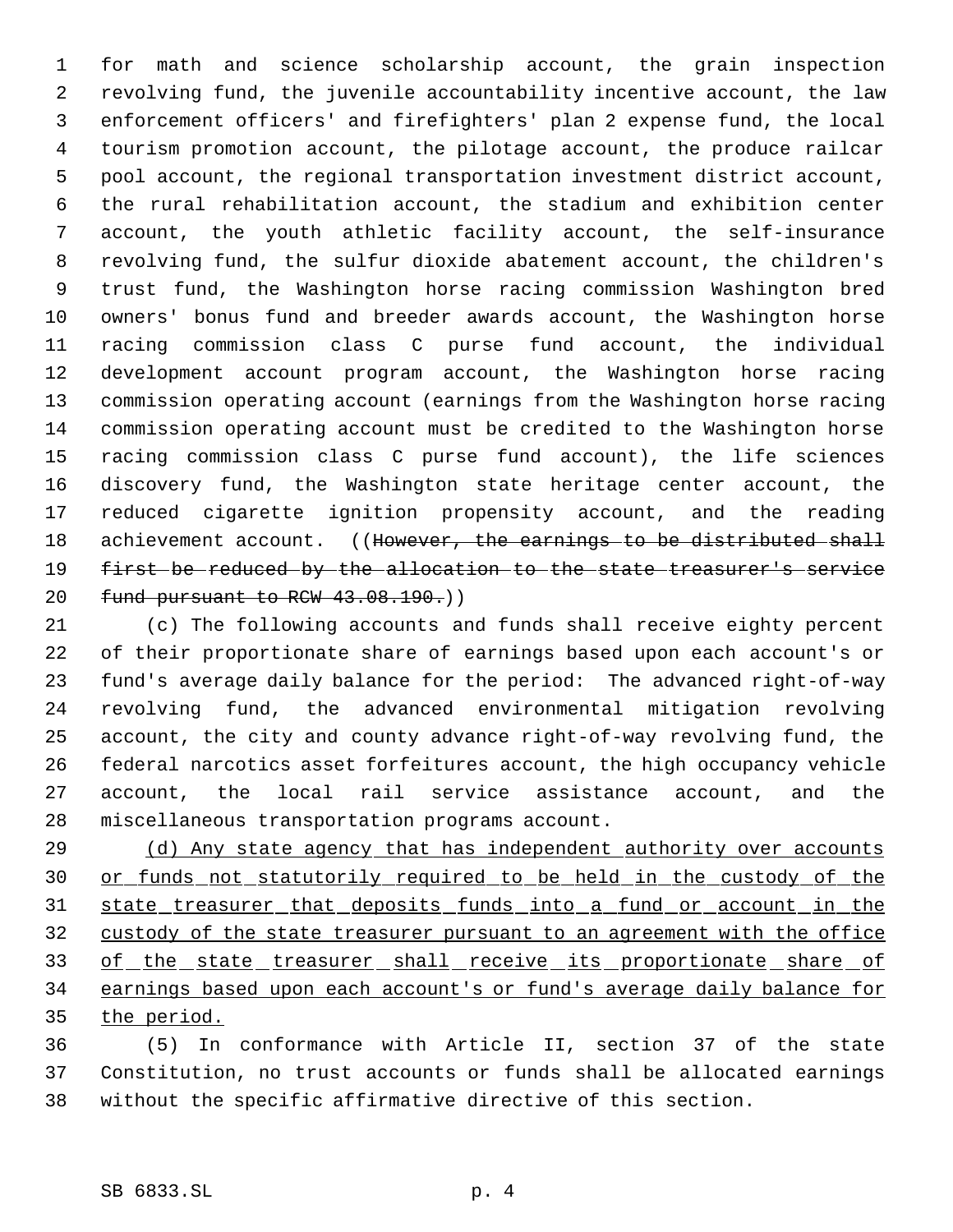**Sec. 5.** RCW 43.84.092 and 2009 c 479 s 31, 2009 c 472 s 5, and 2009 c 451 s 8 are each reenacted and amended to read as follows:

 (1) All earnings of investments of surplus balances in the state treasury shall be deposited to the treasury income account, which account is hereby established in the state treasury.

 (2) The treasury income account shall be utilized to pay or receive funds associated with federal programs as required by the federal cash management improvement act of 1990. The treasury income account is subject in all respects to chapter 43.88 RCW, but no appropriation is required for refunds or allocations of interest earnings required by the cash management improvement act. Refunds of interest to the federal treasury required under the cash management improvement act fall under RCW 43.88.180 and shall not require appropriation. The office of financial management shall determine the amounts due to or from the federal government pursuant to the cash management improvement act. The office of financial management may direct transfers of funds between accounts as deemed necessary to implement the provisions of the cash management improvement act, and this subsection. Refunds or allocations shall occur prior to the distributions of earnings set forth in subsection (4) of this section.

 (3) Except for the provisions of RCW 43.84.160, the treasury income account may be utilized for the payment of purchased banking services on behalf of treasury funds including, but not limited to, depository, safekeeping, and disbursement functions for the state treasury and affected state agencies. The treasury income account is subject in all respects to chapter 43.88 RCW, but no appropriation is required for payments to financial institutions. Payments shall occur prior to distribution of earnings set forth in subsection (4) of this section.

 (4) Monthly, the state treasurer shall distribute the earnings credited to the treasury income account. The state treasurer shall credit the general fund with all the earnings credited to the treasury income account except:

 (a) The following accounts and funds shall receive their proportionate share of earnings based upon each account's and fund's average daily balance for the period: The aeronautics account, the aircraft search and rescue account, the budget stabilization account, the capitol building construction account, the Cedar River channel construction and operation account, the Central Washington University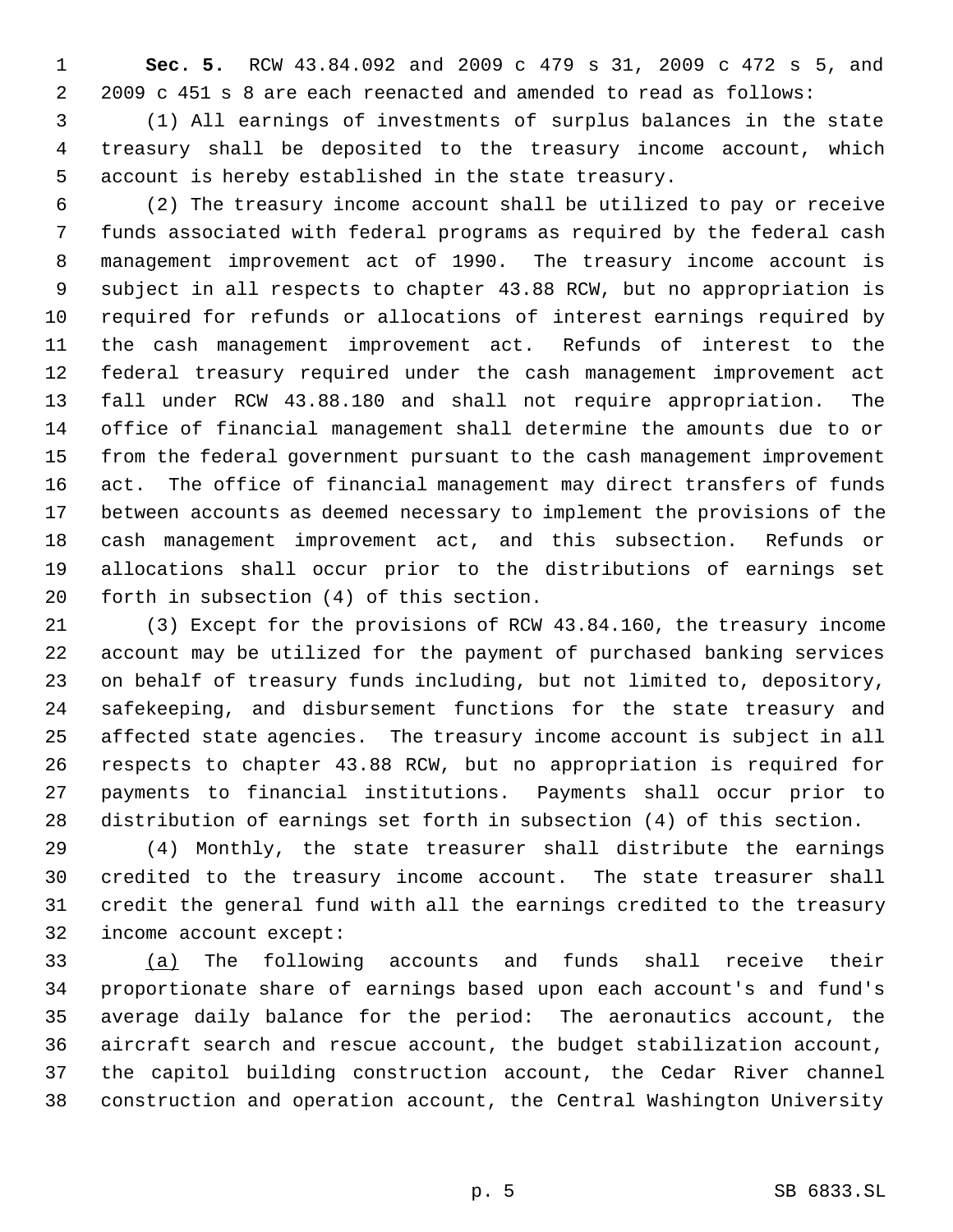capital projects account, the charitable, educational, penal and reformatory institutions account, the cleanup settlement account, the Columbia river basin water supply development account, the common school construction fund, the county arterial preservation account, the county criminal justice assistance account, the county sales and use tax equalization account, the data processing building construction account, the deferred compensation administrative account, the deferred compensation principal account, the department of licensing services account, the department of retirement systems expense account, the developmental disabilities community trust account, the drinking water assistance account, the drinking water assistance administrative account, the drinking water assistance repayment account, the Eastern Washington University capital projects account, the education construction fund, the education legacy trust account, the election account, the energy freedom account, the energy recovery act account, the essential rail assistance account, The Evergreen State College capital projects account, the federal forest revolving account, the ferry bond retirement fund, the freight congestion relief account, the freight mobility investment account, the freight mobility multimodal account, the grade crossing protective fund, the public health services account, the health system capacity account, the personal health services account, the high capacity transportation account, the state higher education construction account, the higher education construction account, the highway bond retirement fund, the highway infrastructure account, the highway safety account, the high occupancy toll lanes operations account, the industrial insurance premium refund account, the judges' retirement account, the judicial retirement administrative account, the judicial retirement principal account, the local leasehold excise tax account, the local real estate excise tax account, the local sales and use tax account, the medical aid account, the mobile home park relocation fund, the motor vehicle fund, the motorcycle safety education account, the multimodal transportation account, the municipal criminal justice assistance account, the municipal sales and use tax equalization account, the natural resources deposit account, the oyster reserve land account, the pension funding stabilization account, the perpetual surveillance and maintenance account, the public employees' retirement system plan 1 account, the public employees' retirement system combined plan 2 and plan 3 account,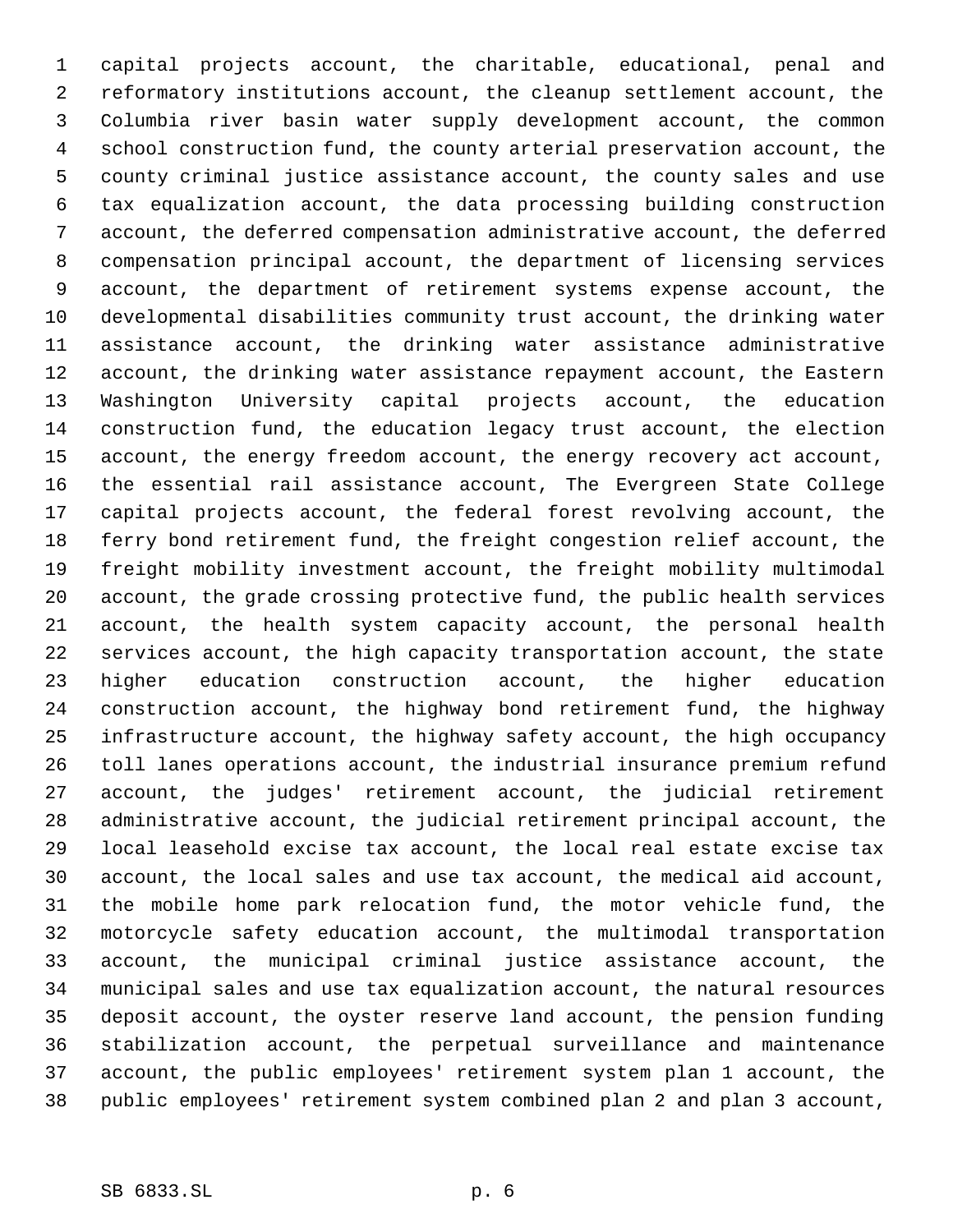the public facilities construction loan revolving account beginning July 1, 2004, the public health supplemental account, the public transportation systems account, the public works assistance account, the Puget Sound capital construction account, the Puget Sound ferry operations account, the Puyallup tribal settlement account, the real estate appraiser commission account, the recreational vehicle account, the regional mobility grant program account, the resource management cost account, the rural arterial trust account, the rural Washington loan fund, the site closure account, the small city pavement and sidewalk account, the special category C account, the special wildlife account, the state employees' insurance account, the state employees' insurance reserve account, the state investment board expense account, the state investment board commingled trust fund accounts, the state patrol highway account, the state route number 520 corridor account, the supplemental pension account, the Tacoma Narrows toll bridge account, the teachers' retirement system plan 1 account, the teachers' retirement system combined plan 2 and plan 3 account, the tobacco prevention and control account, the tobacco settlement account, the transportation 2003 account (nickel account), the transportation equipment fund, the transportation fund, the transportation improvement account, the transportation improvement board bond retirement account, the transportation infrastructure account, the transportation partnership account, the traumatic brain injury account, the tuition recovery trust fund, the University of Washington bond retirement fund, the University of Washington building account, the urban arterial trust account, the volunteer firefighters' and reserve officers' relief and pension principal fund, the volunteer firefighters' and reserve officers' administrative fund, the Washington fruit express account, the Washington judicial retirement system account, the Washington law enforcement officers' and firefighters' system plan 1 retirement account, the Washington law enforcement officers' and firefighters' system plan 2 retirement account, the Washington public safety employees' plan 2 retirement account, the Washington school employees' retirement system combined plan 2 and 3 account, the Washington state health insurance pool account, the Washington state patrol retirement account, the Washington State University building account, the Washington State University bond retirement fund, the water pollution control revolving fund, and the Western Washington University capital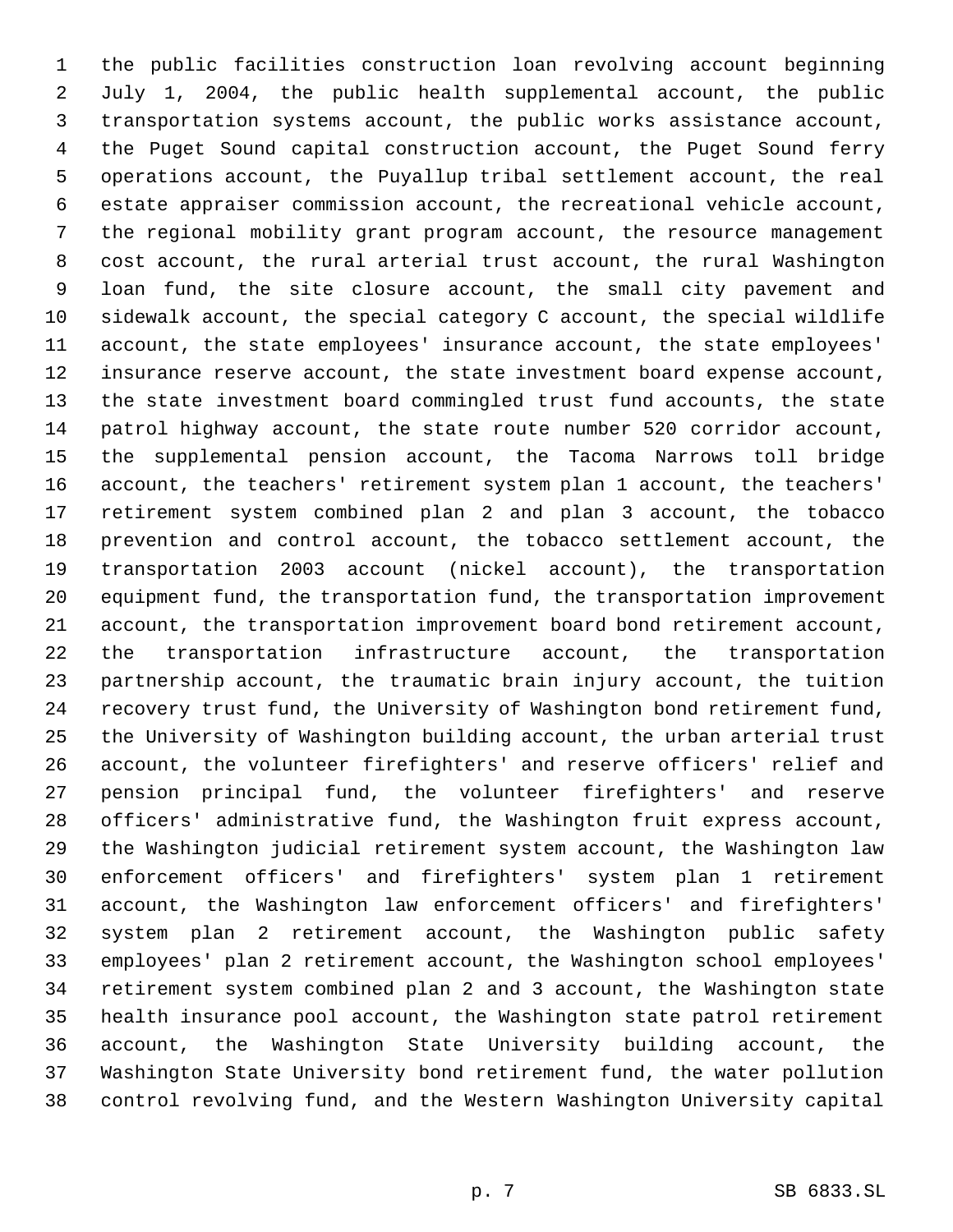projects account. Earnings derived from investing balances of the agricultural permanent fund, the normal school permanent fund, the permanent common school fund, the scientific permanent fund, and the state university permanent fund shall be allocated to their respective 5 beneficiary accounts. ((All-earnings-to-be-distributed-under-this subsection (4) shall first be reduced by the allocation to the state treasurer's service fund pursuant to RCW 43.08.190.))

 (b) Any state agency that has independent authority over accounts 9 or funds not statutorily required to be held in the state treasury that deposits funds into a fund or account in the state treasury pursuant to 11 an agreement with the office of the state treasurer shall receive its 12 proportionate share of earnings based upon each account's or fund's 13 average daily balance for the period.

 (5) In conformance with Article II, section 37 of the state Constitution, no treasury accounts or funds shall be allocated earnings without the specific affirmative directive of this section.

 NEW SECTION. **Sec. 6.** A new section is added to chapter 43.79 RCW to read as follows:

 By October 31st of each odd-numbered year, the state treasurer shall provide to the office of financial management and the appropriate fiscal committees of the legislature a list of any funds or accounts in the state treasury or in the custody of the state treasurer that he or she believes to be obsolete. The list must include the standard or process the treasurer used to determine whether an account is believed to be obsolete.

 NEW SECTION. **Sec. 7.** By June 1, 2010, the office of financial management shall provide the state treasurer with a list of all funds or accounts held locally by any state agency. By October 31, 2010, the state treasurer, working with the office of financial management, shall review all locally held accounts, other than those held by institutions of higher education, and determine whether it would be financially advantageous to the state for those accounts to instead be held in the state treasury or in the custody of the state treasurer. When the treasurer deems it financially advantageous for local accounts to be held in the custody of the state treasurer or in the state treasury, he